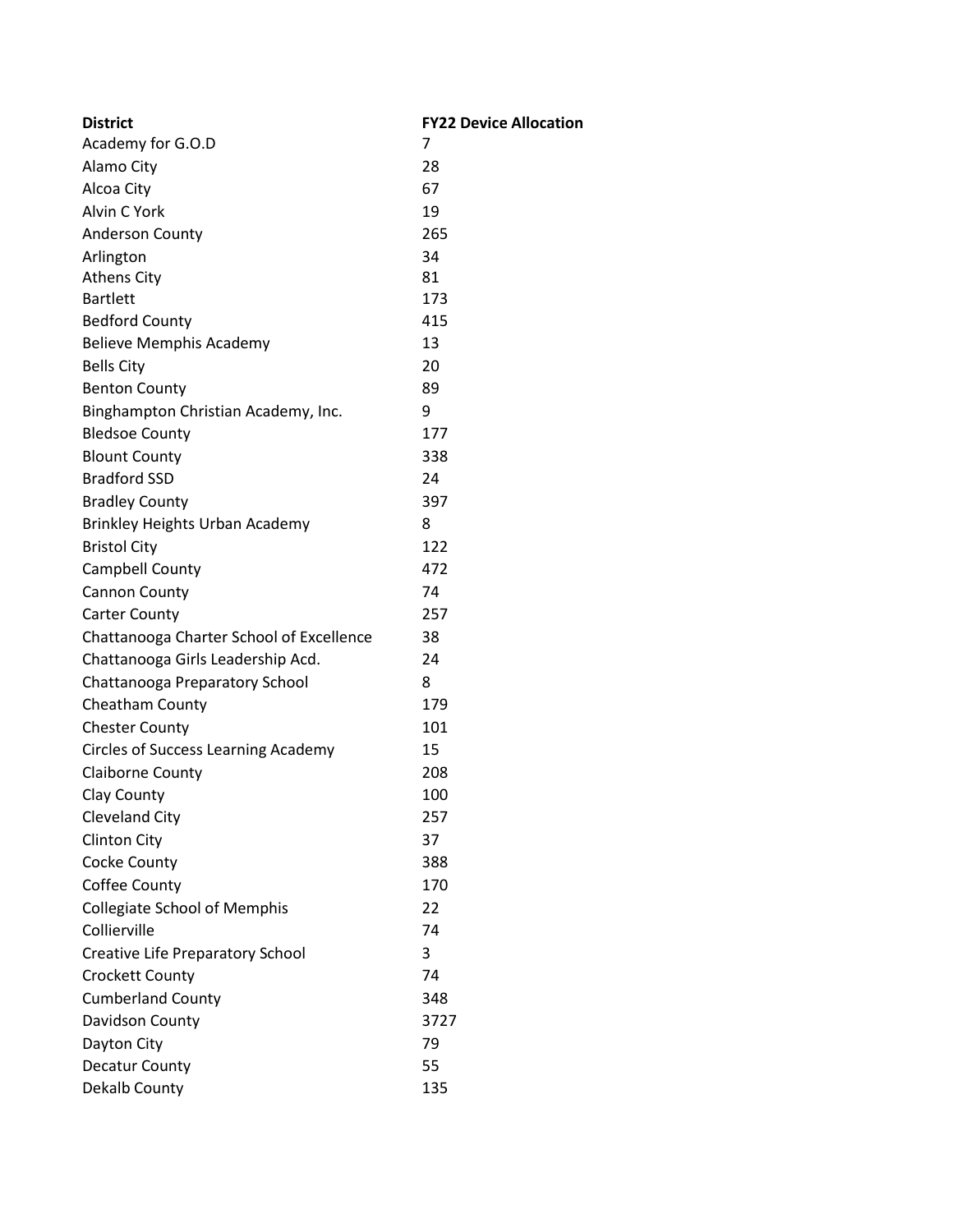| Dept Of Children Services                | 6              |
|------------------------------------------|----------------|
| Dickson County                           | 269            |
| <b>Dyer County</b>                       | 158            |
| <b>Dyersburg City</b>                    | 123            |
| Elizabethton City                        | 82             |
| Etowah City                              | 17             |
| <b>Explore Community School</b>          | 11             |
| <b>Fayette County</b>                    | 331            |
| Fayetteville City                        | 63             |
| <b>Fentress County</b>                   | 103            |
| <b>Florence Crittenton Agency</b>        | 5              |
| <b>Franklin County</b>                   | 217            |
| <b>Franklin SSD</b>                      | 94             |
| Frontier Health, Inc.                    | 2              |
| <b>Genesis Learning Centers</b>          | 9              |
| Germantown                               | 27             |
| <b>Gestalt Community Schools</b>         | 137            |
| <b>Gibson County SSD</b>                 | 106            |
| <b>Giles County</b>                      | 173            |
| <b>Grainger County</b>                   | 135            |
| <b>Greater Memphis Adventist Academy</b> | $\overline{2}$ |
| Greater Praise Christian Academy         | 3              |
| <b>Greene County</b>                     | 273            |
| Greeneville City                         | 102            |
| <b>Grundy County</b>                     | 163            |
| Hamblen County                           | 461            |
| <b>Hamilton County</b>                   | 1686           |
| <b>Hancock County</b>                    | 119            |
| Hardeman County                          | 343            |
| <b>Hardin County</b>                     | 182            |
| <b>Hawkins County</b>                    | 286            |
| Haywood County                           | 135            |
| Helen Ross McNabb-Gateway Center         | $\overline{2}$ |
| <b>Henderson County</b>                  | 159            |
| <b>Henry County</b>                      | 116            |
| <b>Hickman County</b>                    | 126            |
| <b>Hollow Rock Bruceton SSD</b>          | 36             |
| <b>Houston County</b>                    | 51             |
| <b>Humboldt City</b>                     | 117            |
| <b>Humphreys County</b>                  | 111            |
| Huntingdon SSD                           | 46             |
| Intrepid College Prep                    | 36             |
| Ivy Academy                              | 10             |
| Jackson County                           | 71             |
| Jackson-Madison County                   | 649            |
| Jefferson County                         | 282            |
| Johnson City                             | 262            |
| Johnson County                           | 110            |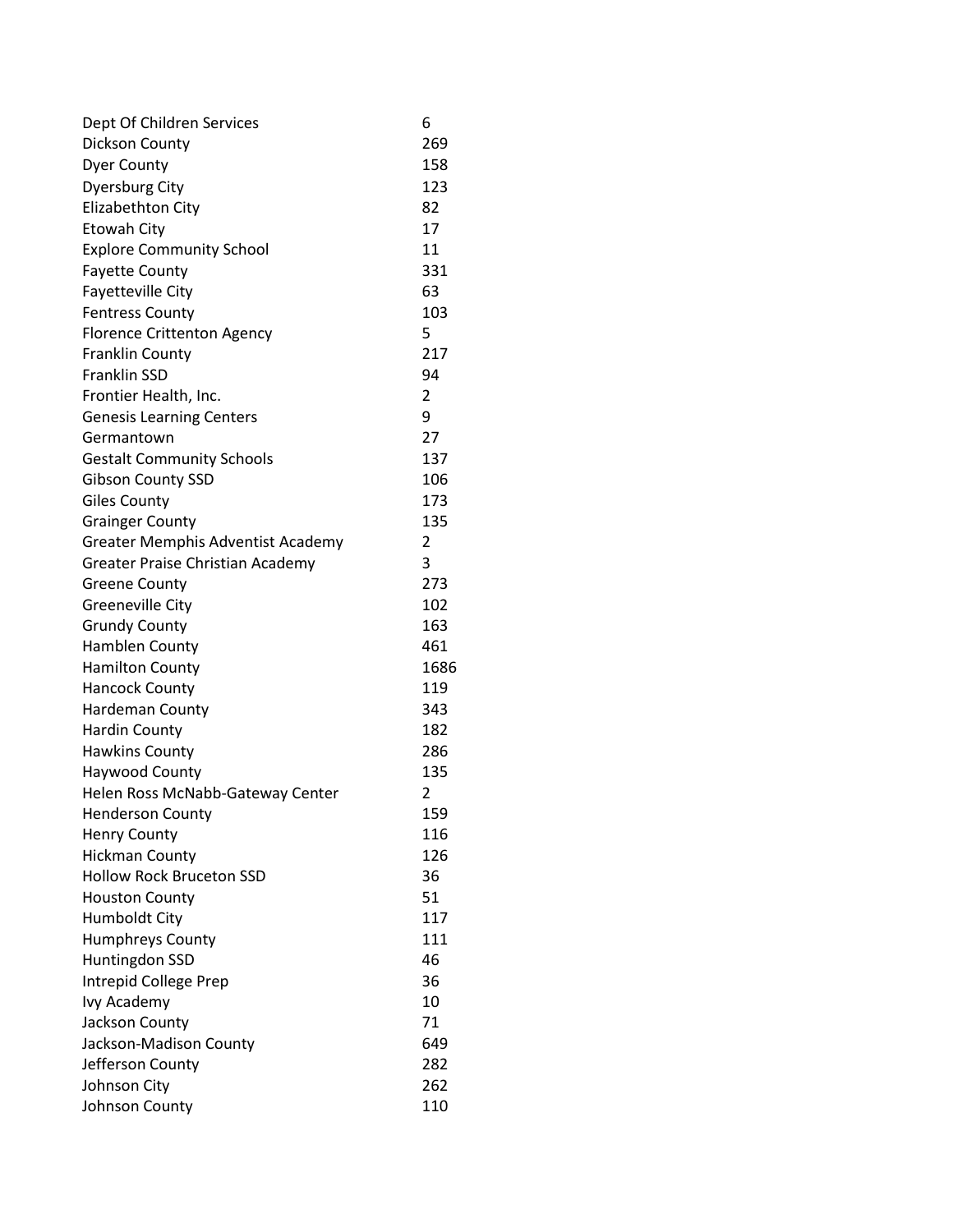| Journey                            | 113  |
|------------------------------------|------|
| King's Daughters School            | 4    |
| <b>Kingsport City</b>              | 288  |
| <b>KIPP Memphis</b>                | 182  |
| <b>KIPP Nashville</b>              | 46   |
| Knowledge Academies                | 27   |
| <b>Knox County</b>                 | 1911 |
| Lake County                        | 74   |
| Lakeland                           | 21   |
| Lakeway Christian Schools          | 5    |
| Lauderdale County                  | 433  |
| Lawrence County                    | 264  |
| Lebanon SSD                        | 142  |
| Lenoir City                        | 96   |
| Lewis County                       | 65   |
| Lexington City                     | 33   |
| Lincoln County                     | 129  |
| Loudon County                      | 169  |
| <b>Macon County</b>                | 173  |
| <b>Manchester City Schools</b>     | 63   |
| <b>Marion County</b>               | 204  |
| <b>Marshall County</b>             | 193  |
| Maryville City                     | 106  |
| <b>Maury County</b>                | 457  |
| Mckenzie SSD                       | 50   |
| <b>McMinn County</b>               | 236  |
| <b>McNairy County</b>              | 207  |
| <b>Meigs County</b>                | 78   |
| Memphis Academy Of Health Sciences | 48   |
| Memphis Delta Prep                 | 26   |
| Memphis Rise Academy               | 38   |
| <b>Memphis Scholars</b>            | 55   |
| Milan SSD                          | 80   |
| Millington                         | 128  |
| <b>Monroe County</b>               | 226  |
| <b>Montgomery County</b>           | 1216 |
| Moore County                       | 27   |
| Morgan County                      | 155  |
| Murfreesboro City                  | 315  |
| New Hope Academy - Franklin        | 3    |
| New Hope Christian Academy         | 20   |
| <b>Newport City</b>                | 26   |
| Oak Ridge City                     | 143  |
| <b>Obion County</b>                | 130  |
| Oneida SSD                         | 48   |
| <b>Overton County</b>              | 126  |
| Paris SSD                          | 68   |
| Perea Elementary School            | 9    |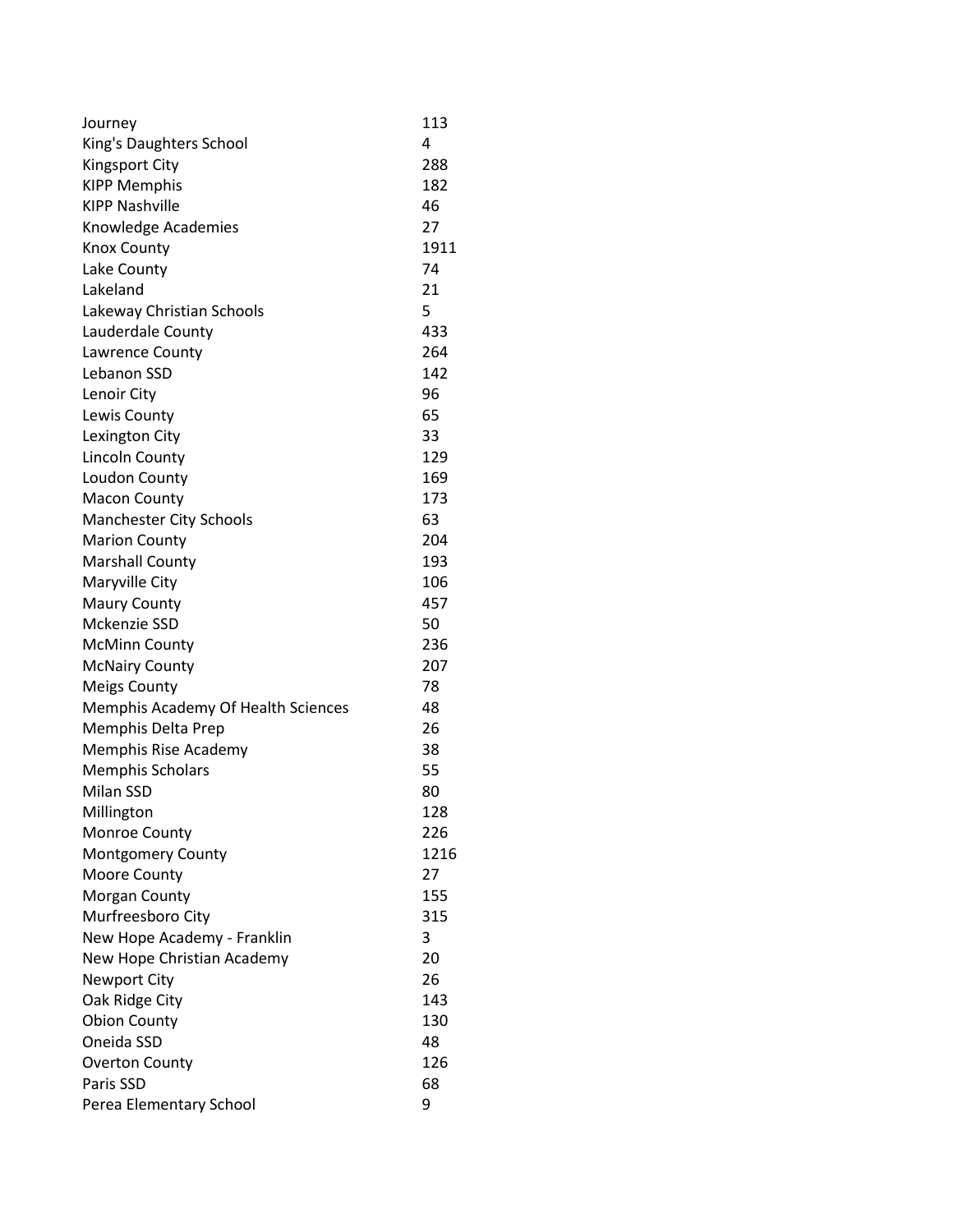| Perry County                     | 94   |
|----------------------------------|------|
| <b>Pickett County</b>            | 24   |
| Polk County                      | 114  |
| Porter Leath                     | 2    |
| Purpose Preparatory Academy      | 17   |
| <b>Putnam County</b>             | 399  |
| <b>Republic Charter Schools</b>  | 87   |
| <b>Rhea County</b>               | 258  |
| <b>Richard City SSD</b>          | 13   |
| Roane County                     | 253  |
| <b>Robertson County</b>          | 427  |
| Rocketship Education             | 53   |
| Rogersville City                 | 23   |
| <b>Rutherford County</b>         | 1230 |
| Sacred Heart School - Loretto    | 1    |
| Sacred Heart School-Lawrenceburg | 2    |
| <b>Scott County</b>              | 266  |
| Sequatchie County                | 114  |
| Sevier County                    | 565  |
| <b>Shelby County Schools</b>     | 6619 |
| <b>Smith County</b>              | 108  |
| Smithson Craighead Academy       | 15   |
| South Carroll Co SSD             | 13   |
| St. Clement Christian Academy    | 11   |
| <b>Stewart County</b>            | 76   |
| <b>Strive Collegiate Academy</b> | 8    |
| <b>Sullivan County</b>           | 368  |
| <b>Sumner County</b>             | 717  |
| <b>Sweetwater City</b>           | 71   |
| <b>Tenn Sch For Blind</b>        | 5    |
| <b>Tenn Sch For Deaf</b>         | 7    |
| <b>Tipton County</b>             | 378  |
| <b>Trenton SSD</b>               | 55   |
| <b>Trousdale County</b>          | 67   |
| Tullahoma City                   | 129  |
| <b>UCHRA</b>                     | 94   |
| Unicoi County                    | 94   |
| <b>Union City</b>                | 70   |
| <b>Union County</b>              | 269  |
| Valor Collegiate Academies       | 43   |
| Van Buren County                 | 37   |
| <b>Warren County</b>             | 317  |
| <b>Washington County Schools</b> | 251  |
| <b>Wayne County</b>              | 164  |
| <b>Weakley County</b>            | 160  |
| <b>West Carroll Co SSD</b>       | 42   |
| West Tenn Sch For Deaf           | 2    |
| <b>White County</b>              | 172  |